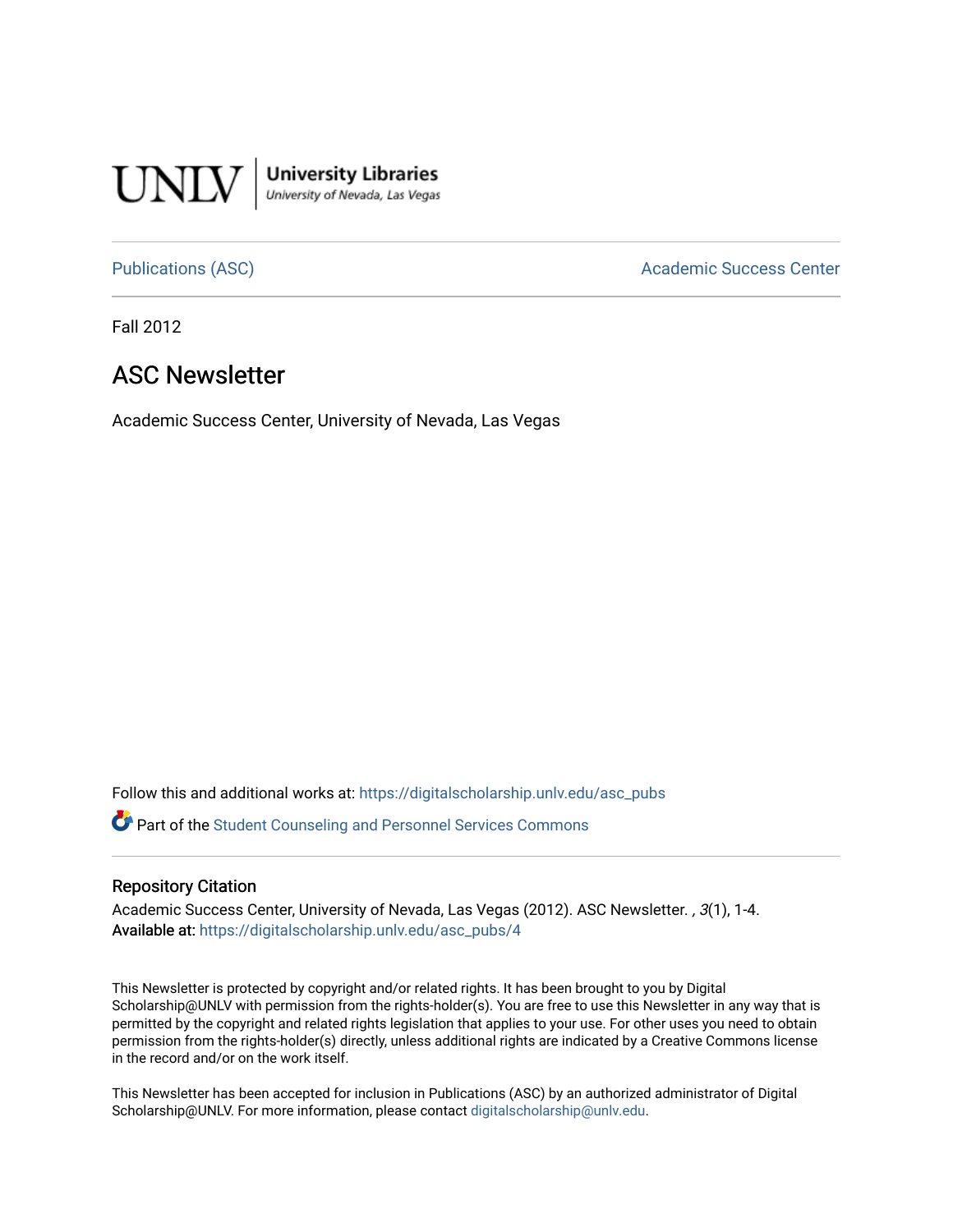

# ACADEMIC SUCCESS CENTER

#### *Expect Success*

### **Message from the Dean**

Volume 3, Issue 1 Fall 2012

#### **Inside This Issue**

UNLV Athletics Life Skills Program Scores Big During Spring 2012.............2

Early & Often is Our New Motto ......2

ASC Summer Bridge Program Sees Positive Results ......3

UNLV Summer Program Aims to Tackle Growing Math Remediation Rates ......................3

ASC Tutoring & Lied Library Partnership Breaks New Records..........3

Student-Athlete Academic Services (SAAS) Welcomes Two New Staff Members................4

ASC Welcomes New Director of Academic Advising..................4

ASC Welcomes its Newest Addition.....4 **"** Ordinary people can achieve extraordinary things!" (Christina M. Hixson) is the underlying philosophy and spirit of the new Hixson-Lied Success scholarships funded by the Lied Foundation Trust. Named after Ms. Christina M. Hixson and Mr. Ernst F. Lied, the ASC is proud to launch this program for ten scholars this Fall. The Hixson-Lied Success Scholars will receive up to eight semesters of support and give back to UNLV students by acting as peer mentors and volunteers at the Academic Success Center. The ASC is proud of our first class of scholars and grateful to Ms. Hixson, the Lied Foundation Trust and the UNLV Foundation!

 Another exciting new development was the launch of our Expect Success Summer Bridge Program offered during Summer Session III. ASC Tutoring implemented a transitional Math and College Success skills experience for nearly 150 incoming Freshmen, and we look forward to expanding this program and helping our new Freshmen gain the tools to be successful at UNLV.

 You will also notice in our newsletter that several new professionals have joined our team, and we continue to be very proud of the academic excellence of our student-athletes! Many thanks to our campus partners who work with us to help our students "achieve extraordinary things!"



*Dr. Ann McDonough*

### **ASC Launches the Hixson-Lied Success Scholars Program**

 Thousands of Nevada students face challenging obstacles, which are often academic or economic, that inhibit their opportunity to earn a college degree. Unfortunately, there are relatively few programs in place to help these students. The Hixson-Lied Success Scholars Program, hosted by the Academic Success Center, will impact the lives of these students by providing financial and academic support. ASC Dean Ann McDonough explains, "As Ms. Christina Hixson emphasizes, 'Ordinary people can achieve extraordinary things!' These wonderful scholarships will go a long way in supporting students to meet their academic goals, and support their role in making a positive impact on their respective communities and society at large." The Program's scholarship amount

equates to \$1,250 per semester (\$2,500 per year) and can be awarded a maximum of eight successive semesters. Along with the scholarship, the Hixson-Lied Success Scholars are expected to give back through peer-to-peer service. "The Hixson-Lied Success Scholars will be given an exceptional opportunity worth reciprocating to other students. Thus, the Scholars will be provided a platform to serve their peers - who may also be facing challenges in their academic journeys – to capture the true essence of the Program," explains Hixson-Lied Faculty Mentor, Dr. Dan Gianoutsos. The ASC will usher in its inaugural Hixson-Lied Success Scholars cohort this Fall. For more information on the Program, please contact Mary Ritacca at (702)774-4619 or mary. ritacca@unlv.edu.

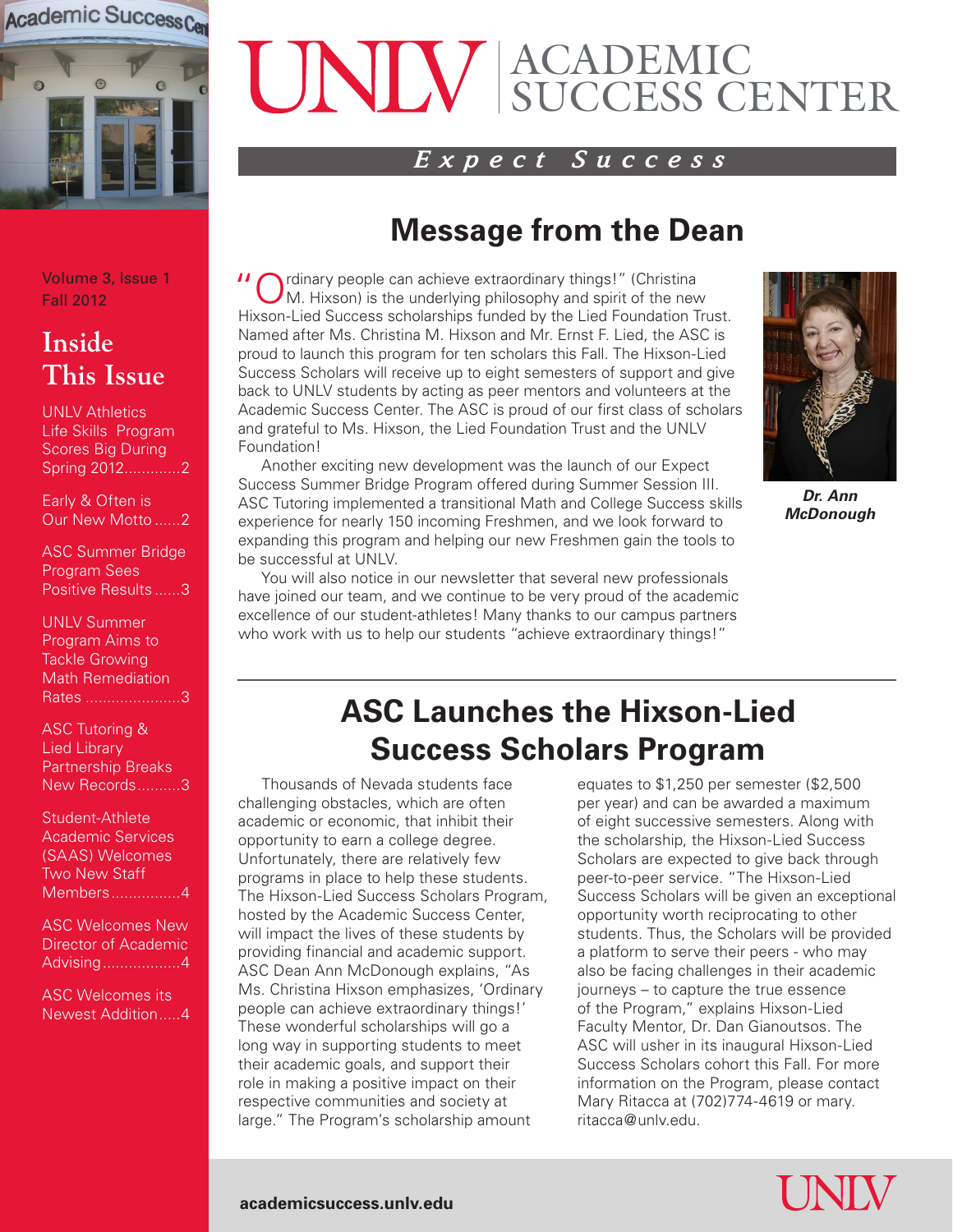

**The presenter engages the crowd at the Life Skills** *Ultimate Money Skills* **presentation**

### **UNLV Athletics Life Skills Program Scores Big During Spring 2012**

 The NCAA Life Skills Program, sponsored by Student-Athlete Academic Services (SAAS) enjoyed a prosperous and impactful Spring 2012 semester. The semester began with a financial literacy presentation for the studentathletes sponsored by The Making it Count Program, a partnership with Monster and Bank of America. The presentation was centered around essential money skills including how to use credit appropriately, the basics of banking, investing for the future, taking control of student loan debt and identity protection. The Making it Count program teaches students how to succeed in college and best prepare themselves to maximize their opportunities upon graduation; the program has reached 20 million students in more than 650 colleges in all 50 states.

 The Prepare to Compete: Life After Sport workshop hosted in February was a joint effort from many key individuals both on and off campus. Career Services, UNLV Students in Free Enterprise (SIFE) and outside corporations, such as Target and Enterprise Rent-A-Car, joined together to create a dynamic workshop for the

student-athlete population. The student-athletes engaged in creating resumes, editing existing resumes, partaking in mock interviews with various employers, and career fair preparation for the campus-wide Spring Career Fair in March.

 Finally, the major event for the Spring 2012 semester included a presentation by Janet Judge, Esq. and President of Sport Law and Associates. In this one-hour presentation to student-athletes, Judge utilized the lens of social media to address a variety of risky behaviors, including drug and alcohol use and abuse, liability for providing alcohol to minors, hazing, bullying, and sexting. Student-athletes were provided the information needed to conduct a personal cost-benefit analysis when engaging in certain behaviors and when posting information online. A full discussion of Facebook privacy settings and the dangers of online postings were also discussed. Ms. Judge used a combination of photos, videos, and humor to engage students to think about their online brand and its impact on their team, their school, and their future.

### **Early & Often is Our New Motto**

 The data is in for our coaching program and it shows that students who meet with an Academic Success Coach early in the Fall semester, and at least 3 times before midterms in October, have better grade point averages than students who wait until later in the semester.

 In October 2011, coaching became mandatory for firstyear students who were conditionally admitted to UNLV. After the Fall 2011 semester, we compared the students who came in voluntarily for coaching versus the students who were required to come in. Students who came in voluntarily to meet with their Academic Success Coach

tended to have their first face-to-face meeting by October. If they did this, their Fall 2011 grade point average was higher than students who came in during any other month in the semester. The later a student waited, the lower his or her final grade point average.

 We also found that the more proactive students, those students who came in for meetings with their Coach before October midterms, had Fall, Spring, and Cumulative grade point averages that were higher than students who waited until after midterms.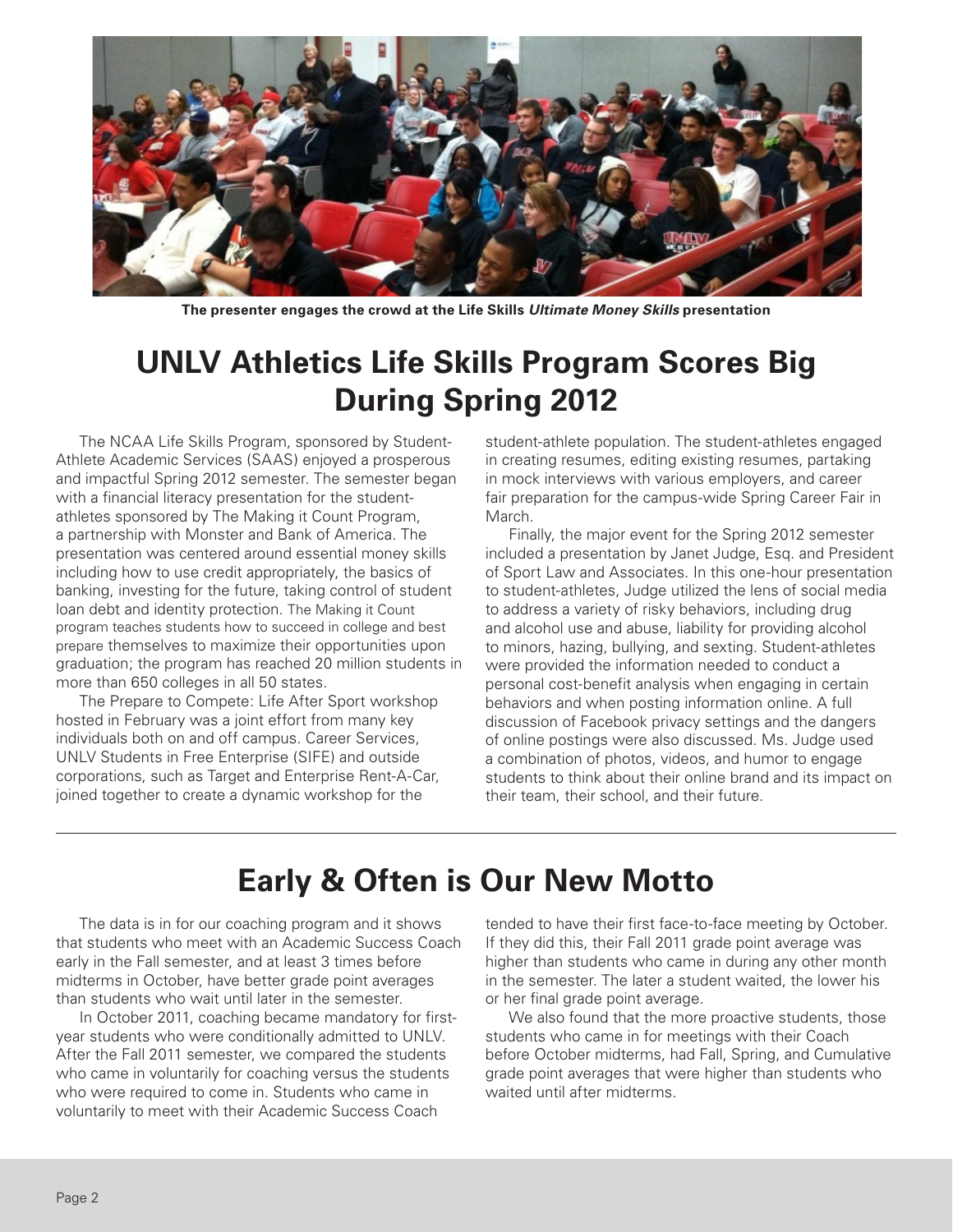# **ASC Summer Bridge Program Sees Positive Results**

 During Summer Session III the ASC hosted the Summer Bridge Program, a five-week program designed to prepare students who have placed in remedial math for the Math Placement Exam so they may enroll in a college-level math course. One hundred and forty-one students joined us for the program this year. After completion of the program, 113 students took the Math Placement Exam. Of the students

that took the Math Placement Exam, 85% placed into college-level math, with 42% placing into MATH 120 and 43% placing into MATH 124 or higher. As a result of these scores, students will save over \$125,000 in tuition and fees by not having to take remedial courses. The ASC plans to monitor and support the Summer Bridge students through the successful completion of their math courses.

## **UNLV Summer Program Aims to Tackle Growing Math Remediation Rates**

*The following is an excerpt from an article printed in the Las Vegas Sun (July 19, 2012) written by Paul Takahashi:*

 The goal of the Summer Bridge program is to give students a refresher course in math, filling in the missing holes in their education from second grade math on up. "Math is a big foundational goal for college," said Ann McDonough, dean of UNLV's Academic Success Center, which is sponsoring the \$60,000 program. "We're hoping this type of bridge will give students the confidence they need for college math."

 The program relies heavily on Knewton, an online course that helps students get up to speed on college-level math. It's a course that's seen success at Arizona State University and is being used at large public universities such as Penn State and Washington State. Knewton allows the students enrolled in the bridge program to work at their own pace, learning elementary math concepts such as fractions and decimals to more complex algebra and geometry concepts.

 A crew of 14 tutors rotates through three classrooms, teaching tricky concepts in group and individual settings. The tutors also teach organizational, note-taking and timemanagement skills to incoming freshmen to prepare them

for college life as well as lead new students through tours of the library and other campus resources.

 Nearly 150 students are enrolled in the inaugural Summer Bridge program, which offers three-hour classes for five weeks between July 9 and Aug. 10, said David Forgues, director of learning support at the Academic Success Center.

 Most UNLV students work summer jobs to finance their education, so it became paramount to offer multiple tutoring sessions throughout the day: mornings, afternoons and evenings, Forgues said. "We want to be flexible," he said. "We'll make this program work for (students)."

 Students were referred to the Summer Bridge program by how well they performed on standardized college entrance exams, either the ACT or SAT. Students who scored below a 22 on the 36-point ACT or below a 520 on the 800-point math section of the SAT were automatically referred to the program by UNLV's Academic Success Center, which offers a variety of supplemental instruction and tutoring sessions throughout the year to help undergraduate students succeed in college.



#### **ASC Tutoring & Lied Library Partnership Breaks New Records**

 Last school year, 1,622 students took advantage of free tutoring for a variety of 100-200 general education UNLV courses. This is a record breaking 37% increase from the previous year. Through a partnership with Lied Library, tutorial services were available 53 hours/ six days a week (Sunday – Friday). Tutors conducted 10,255 tutoring sessions last year, which is also an increase of 31% from the year before. Subjects tutored ranged from science and math to business and foreign languages. The addition of new laptops for students to use while getting tutoring was a great asset. Staff also took advantage of this resource as they also use a lot of online resources during the tutoring process. Tutoring for Fall 2012 will be available from September 4 – December 7, 2012. We look forward to working with more students in the upcoming school year.